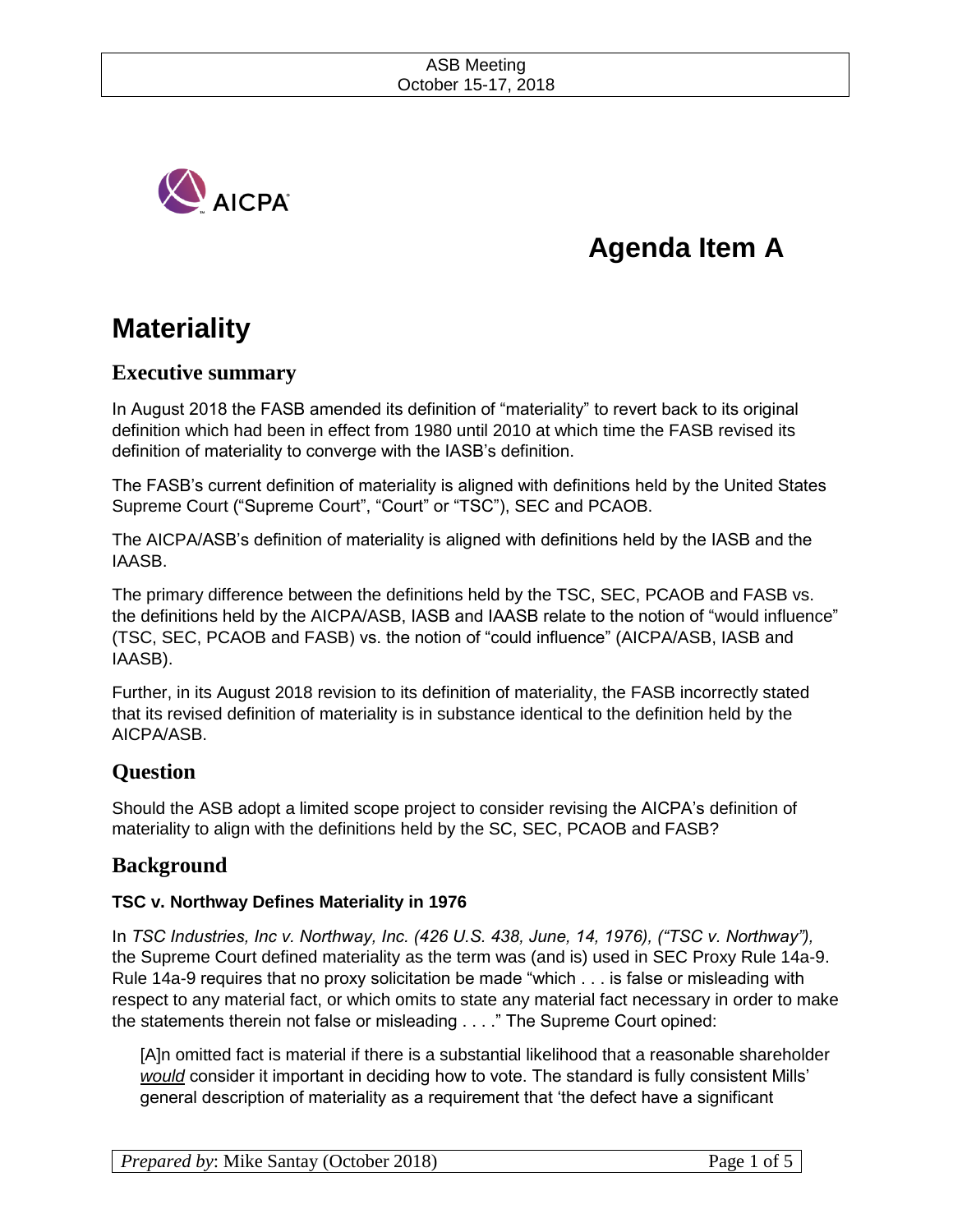propensity to affect the voting process'. It does not require proof of a substantial likelihood that disclosure of the omitted fact would have caused the reasonable investor to change his vote. What the standard does contemplate is a showing of the substantial likelihood that, under all circumstances, the omitted fact *would* have assumed actual significance in the deliberations of the reasonable shareholder. Put another way, there must be a substantial likelihood that the disclosure of the omitted face *would* have been viewed by the reasonable investor as having significantly altered the "total mix" of information made available. (426 U.S. 438, 449) (emphasis added)

With this opinion, the Court reversed the United States Seventh Circuit Court of Appeals which had held that material facts included "all facts which a reasonable shareholder *might consider important*." (512 F2d 324 at 330) (emphasis added) The Court stated that the Seventh Circuit's formulation of the test for materiality set "too low a threshold for the imposition of liability under Rule 14a-9."

Recognizing that not all information that "*might* be considered important," (Seventh Circuit) "*would* be considered important" (TSC), the Supreme Court adopted a definition of materiality that is dramatically more stringent than the test applied by the Seventh Circuit. Facts that "*would* be considered important" by a reasonable person constitute a subset of facts that "*might* be considered important by a reasonable person.

# **FASB From 1973 Until 2010**

FASB's first analysis of materiality was made in Statement of Financial Accounting Concepts No. 2 "Qualitative Characteristics of Accounting Information" ("FASCON 2", May 1980). In the Glossary to FASCON 2, FASB defined financial statement materiality as:

the magnitude of an omission or misstatement of accounting information that, in light of surrounding circumstances, makes it probable that the judgment of a reasonable person relying on the information *would* have been changed or influenced by the omission or misstatement. (FASCON 2, Page 6) (emphasis added)

Between 1980 and 2010, the FASB neither amended FASCON 2 nor issued a superseding Statement of Financial Accounting Concepts. However, as discussed below, FASB's definition of materiality changed in September 2010 when FASB issued FASCON 8.

## **The SEC and SAB 99**

On August 12, 1999, the Staff of the Securities and Exchange Commission ("Staff") issued Staff Accounting Bulletin No. 99 "Materiality" ("SAB 99"). SAB 99 was written to provide guidance to preparers and independent auditors when evaluating materiality. SAB 99 in not a policy statement of the SEC and does not prescribe GAAP. As the linchpin for its observations, the Staff quoted the FASCON 2 Glossary definition of materiality and observed, "This formulation in the accounting literature is in substance identical to the formulation used by the courts in interpreting the federal securities laws." SAB 99 also quoted from and relied upon the definition of materiality set forth in *TSC v. Northway*, including the "*would* have been considered important" (emphasis added) analysis articulated there. The Staff concluded that *TSC v. Northway*, in conjunction with the FASCON 2 Glossary definition of materiality, constituted the GAAP definition of accounting materiality.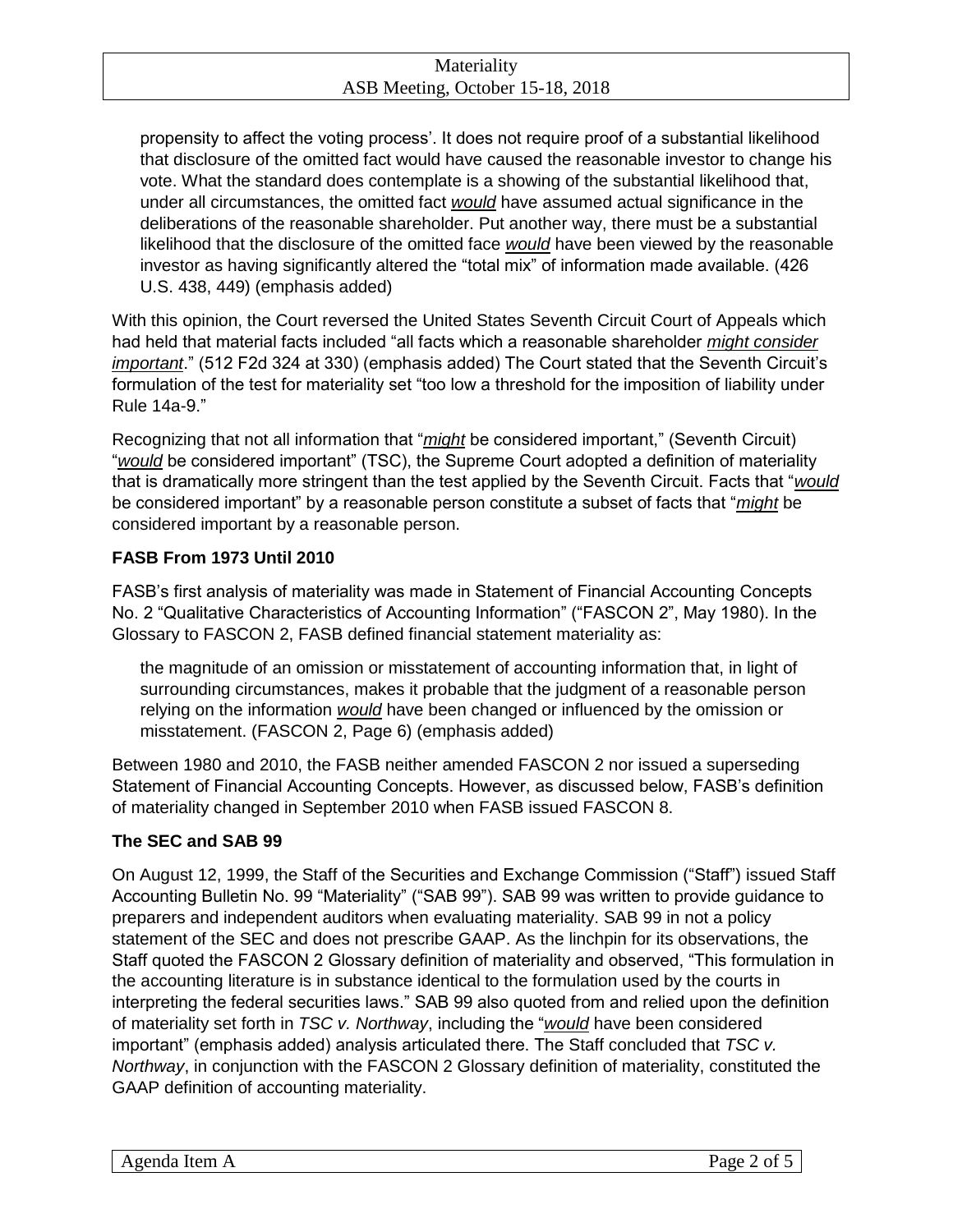## **Auditing Standards Board Pronouncements and GAAP Materiality until 2011**

In December 1983, the ASB issued Statement on Auditing Standards No. 47 "Audit Risk and Materiality in Conducting an Audit ("SAS 47")." SAS 47 quoted from and applied the FASCON 2 Glossary definition of materiality, which had been derived from *TSC v. Northway*, as guidance to independent auditors when considering financial statement materiality in the context of an audit of financial statements.

In March, 2006, the ASB issued SAS 107 which superseded SAS 47. For the purposes of defining materiality, SAS 107 bore the same title as SAS 47 and set forth the same definition of materiality as did SAS 47 (AU 312.04). The ASB's guidance to auditors did not change until SAS 122 was issued in 2011.

## **International Standards – IASB**

In 2010 the "Conceptual Framework for Financial Reporting" issued by the IASB defined materiality:

Information is material if omitting or misstating *could* influence decisions that users make as the basis of financial information about a specific reporting entity. (Par. QC 11) (emphasis added).

This definition of materiality in the IASB Framework is substantially the same as the definition of material in the IAS 8, at paragraph 5, which states:

Omissions or misstatements of items are material if they *could*, individually or collectively, influence the economic decisions that users make on this basis of the financial statements. (emphasis added)

## **International Standards – IAASB**

Effective for audits of financial statements for periods beginning on or after December 15, 2009 performed in accordance with International Standards of Auditing issued by the IAASB, "Materiality in the Context of an Audit" (Section 320 of the IAASB Standards), the IAASB has defined financial statement materiality:

Misstatements, including omissions, are considered to be material if they, individually or in the aggregate, *could* reasonably be expected to influence the economic decision of users taken on the basis of the financial statements. (IAAS, Section 320, paragraph 2) (emphasis added)

Thus, the IASB and the IAASB apply a "*could* influence" standard for financial statement materiality which differs significantly from the "*would* influence" standard in the United States.

## **FASB Issues FASCON 8 in September 2010**

In September 2010, the FASB issued FASCON 8, "Conceptual Framework for Financial Reporting", which is "a replacement of" FASCON 1 and FASCON 2. As stated in FASCON 8, "the Board has undertaken a project which the IASB to improve and converge their frameworks."

The FASCON 8 definition of materiality states: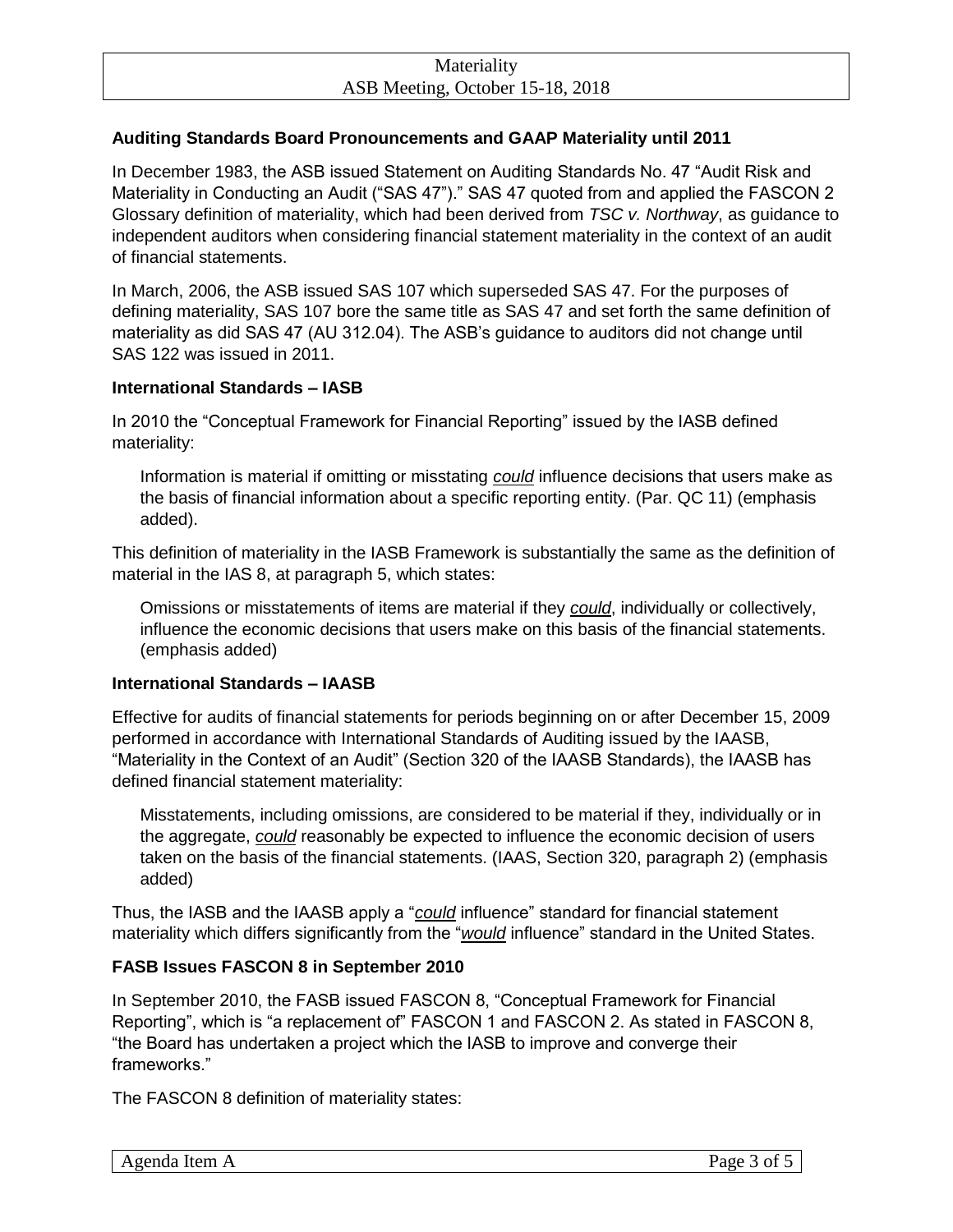Information is material if omitting it or misstating it *could* influence decisions that users make on the basis of the financial information of a specific reporting entity." (Par QC11, chapter 3 of FASCON8). (emphasis added)

In the section of FASCON 8 that superseded FASCON 2, FASB fundamentally changed its prior definition of materiality set forth in FASCON 2 from a "would influence" standard to a "could influence" standard. Thus, the FASCON 8 definition of financial statement materiality is the same as the definitions previously adopted by the IASB and the IAASB.

# **PCAOB Issues Auditing Standards No. 11 in December 2010**

In December 2010 the PCAOB issued Auditing Standard No. 11, "Consideration of Materiality in Planning and Performing an Audit, " which set forth the PCAOB's position for evaluating "materiality in the context of an audit" as it applies to auditors of the financial statements of SEC registrants. The PCAOB states:

In interpreting the federal securities laws, the Supreme Court of the United States has held that a fact is material if there is 'a substantial likelihood that the . . . fact *would* have been viewed by the reasonable investor as having significantly altered the 'total mix' of information made available'. As the Supreme Court has noted, determinations of materiality require 'delicate assessments' of the inferences a 'reasonable shareholder' would draw from a given set of facts and the significance of those inferences to him . . . (PCAOB, Auditing Standard No. 11, paragraph 2, December 23, 2010). (emphasis added)

PCAOB Auditing Standard No. 11, issued with the approval of the SEC, expressly relies on *TSC v. Northway* as the basis for its definition of materiality. In Auditing Standard No. 11, the PCAOB made no reference to superseded FASCON 2 or to FASCON 8. The PCAOB seemed to reject the FASCON 8 definition of materiality issued shortly before Auditing Standard No. 11 was issued and instead held a position that was consistent with the conclusion in SAB 99.

# **ASB Issues SAS 122**

In SAS 122 "Clarification and Recodification", the ASB/AICPA announced its revised position for evaluating "materiality in the context of an audit" of non-SEC registrants. SAS 122 states:

Financial reporting frameworks often discuss the concept of materiality in the context of the preparation and fair presentation of financial statements. Although financial reporting frameworks may discuss materiality in different terms, they generally explain that:

 misstatements, including omissions, are considered to be material if they, individually or in the aggregate, could reasonably be expected to influence the economic decisions of users made on the basis of the financial statements. (SAS No. 122, AU-C Section 320, paragraph 2) (emphasis added)

In SAS 122, the ASB adopted almost verbatim the IAASB definition of materiality, which as consistent with the IASB definition of materiality and with the FASCON 8 definition of materiality.

# **FASB issues FASCON 10 in August 2018**

In August 2018, the FASB issued FASCON 10, "Conceptual Framework for Financial Reporting", which amends FASCON 8. As stated in FASCON 10, "The main amendment [of